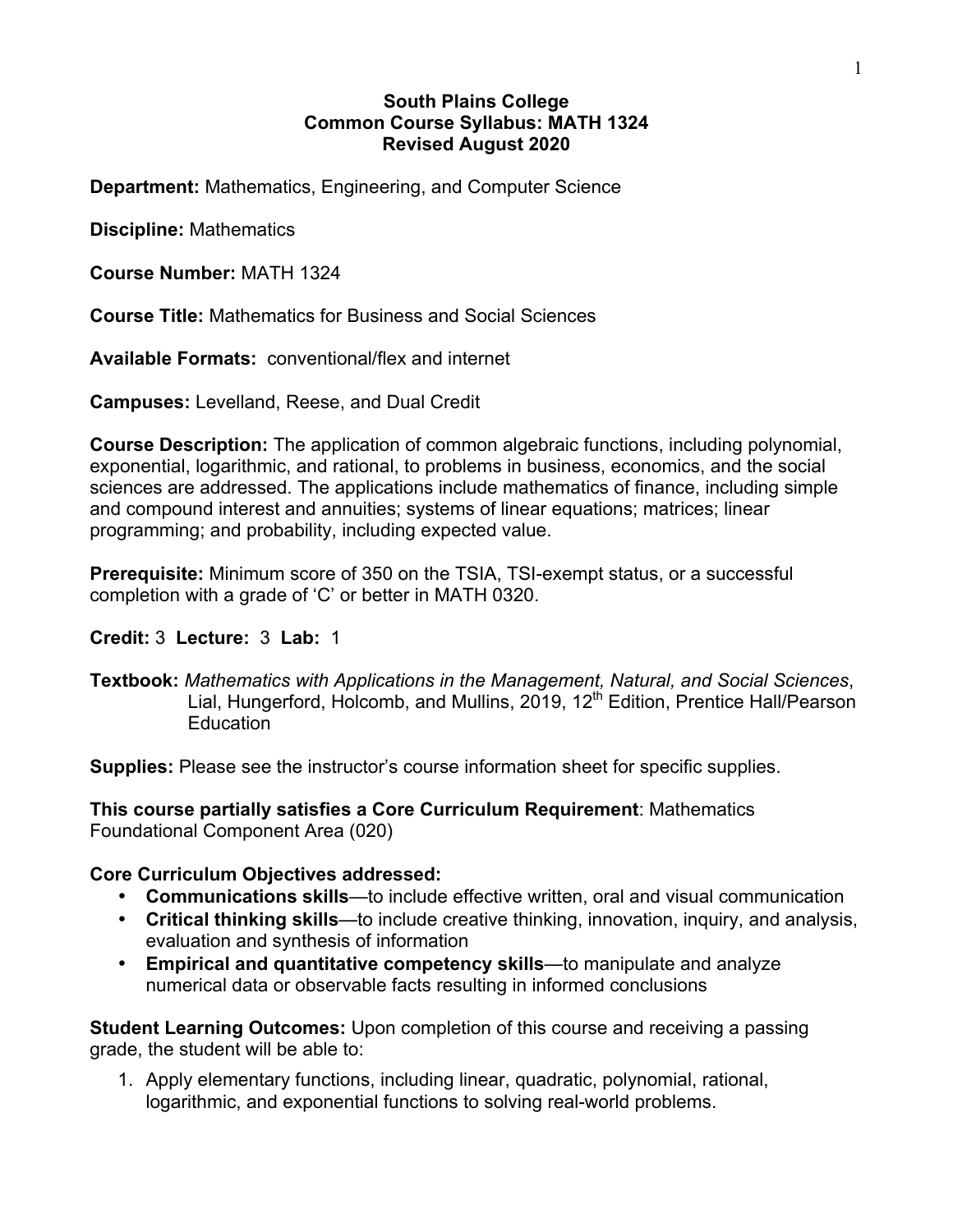- 2. Solve mathematics of finance problems, including the computation of interest, annuities, and amortization of loans.
- 3. Apply basic matrix operations, including linear programming methods, to solve application problems.
- 4. Demonstrate fundamental probability techniques and application of those techniques, including expected value, to solve problems.
- 5. Apply matrix skills and probability analyses to model applications to solve real-world problems.

**Student Learning Outcomes Assessment:** A pre- and post-test questions will be used to determine the extent of improvement that the students have gained during the semester

**Course Evaluation:** There will be departmental final exam questions given by all instructors.

**Attendance/Student Engagement Policy:** Attendance and effort are the most important activities for success in this course. The instructor maintains records of the student's engagement throughout the semester. The student will be allowed to miss twenty percent (20%) of class assignments for the semester, *for any reason*. Should this number be exceeded, the instructor has the right to drop the student with a grade of F or an X, depending on the instructor's discretion.

Plagiarism violations include, but are not limited to, the following:

- 1. Turning in a paper that has been purchased, borrowed, or downloaded from another student, an online term paper site, or a mail order term paper mill;
- 2. Cutting and pasting together information from books, articles, other papers, or online sites without providing proper documentation;
- 3. Using direct quotations (three or more words) from a source without showing them to be direct quotations and citing them; or
- 4. Missing in-text citations.

Cheating violations include, but are not limited to, the following:

- 1. Obtaining an examination by stealing or collusion;
- 2. Discovering the content of an examination before it is given;
- 3. Using an unauthorized source of information (notes, textbook, text messaging, internet, apps) during an examination, quiz, or homework assignment;
- 4. Entering an office or building to obtain an unfair advantage;
- 5. Taking an examination for another;
- 6. Altering grade records;
- 7. Copying another's work during an examination or on a homework assignment;
- 8. Rewriting another student's work in Peer Editing so that the writing is no longer the original student's:
- 9. Taking pictures of a test, test answers, or someone else's paper.

**COVID Syllabus Statement:** Should be provided by the Vice-President of Student Services over email.

**Student Code of Conduct Policy**: Any successful learning experience requires mutual respect on the part of the student and the instructor. Neither instructor nor student should be subject to others' behavior that is rude, disruptive, intimidating, aggressive, or demeaning**.**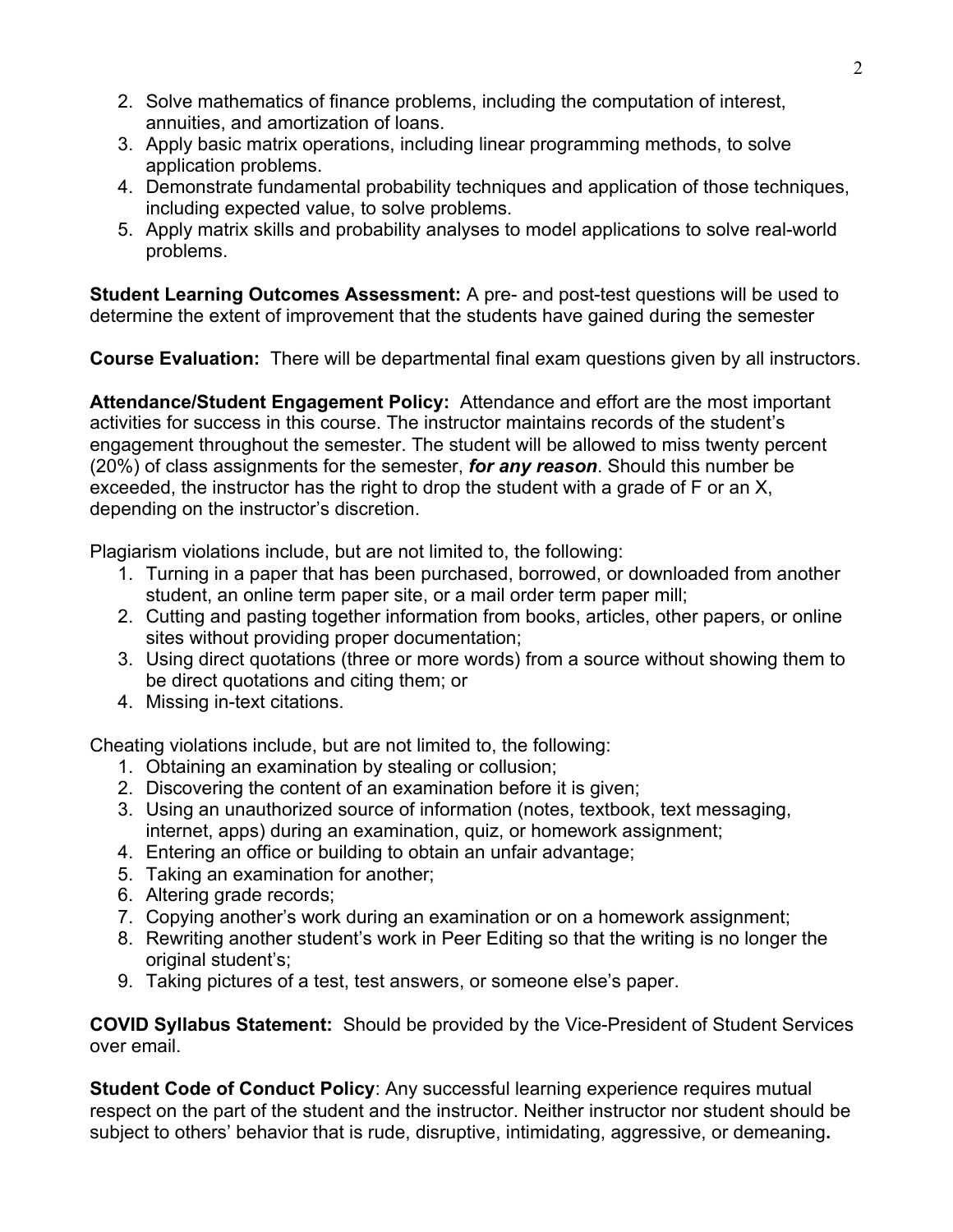Student conduct that disrupts the learning process or is deemed disrespectful or threatening shall not be tolerated and may lead to disciplinary action and/or removal from class.

**Diversity Statement:** In this class, the teacher will establish and support an environment that values and nurtures individual and group differences and encourages engagement and interaction. Understanding and respecting multiple experiences and perspectives will serve to challenge and stimulate all of us to learn about others, about the larger world and about ourselves. By promoting diversity and intellectual exchange, we will not only mirror society as it is, but also model society as it should and can be.

**Disability Statement:** Students with disabilities, including but not limited to physical, psychiatric, or learning disabilities, who wish to request accommodations in this class should notify the Disability Services Office early in the semester so that the appropriate arrangements may be made. In accordance with federal law, a student requesting accommodations must provide acceptable documentation of his/her disability to the Disability Services Office. For more information, call or visit the Disability Services Office at Levelland (Student Health & Wellness Office) 806-716-2577, Reese Center (Building 8) 806-716-4675, or Plainview Center (Main Office) 806-716-4302 or 806-296-9611.

**Nondiscrimination Policy:** South Plains College does not discriminate on the basis of race, color, national origin, sex, disability or age in its programs and activities. The following person has been designated to handle inquiries regarding the non-discrimination policies: Vice President for Student Affairs, South Plains College, 1401 College Avenue, Box 5, Levelland, TX 79336. Phone number 806-716-2360.

**Title IX Pregnancy Accommodations Statement:** If you are pregnant, or have given birth within six months, Under Title IX you have a right to reasonable accommodations to help continue your education. To **activate** accommodations you must submit a Title IX pregnancy accommodations request, along with specific medical documentation, to the Director of Health and Wellness. Once approved, notification will be sent to the student and instructors. It is the student's responsibility to work with the instructor to arrange accommodations. Contact the Director of Health and Wellness at 806-716-2362 or email cgilster@southplainscollege.edu for assistance.

**Campus Concealed Carry**: Texas Senate Bill - 11 (Government Code 411.2031, et al.) authorizes the carrying of a concealed handgun in South Plains College buildings only by persons who have been issued and are in possession of a Texas License to Carry a Handgun. Qualified law enforcement officers or those who are otherwise authorized to carry a concealed handgun in the State of Texas are also permitted to do so. Pursuant to Penal Code (PC) 46.035 and South Plains College policy, license holders may not carry a concealed handgun in restricted locations. For a list of locations and Frequently Asked Questions, please refer to the Campus Carry page

at: http://www.southplainscollege.edu/campuscarry.php

Pursuant to PC 46.035, the open carrying of handguns is prohibited on all South Plains College campuses. Report violations to the College Police Department at 806-716-2396 or 9- 1-1.

**SPC Bookstore Price Match Guarantee Policy:** If you find a lower price on a textbook, the South Plains College bookstore will match that price. The difference will be given to the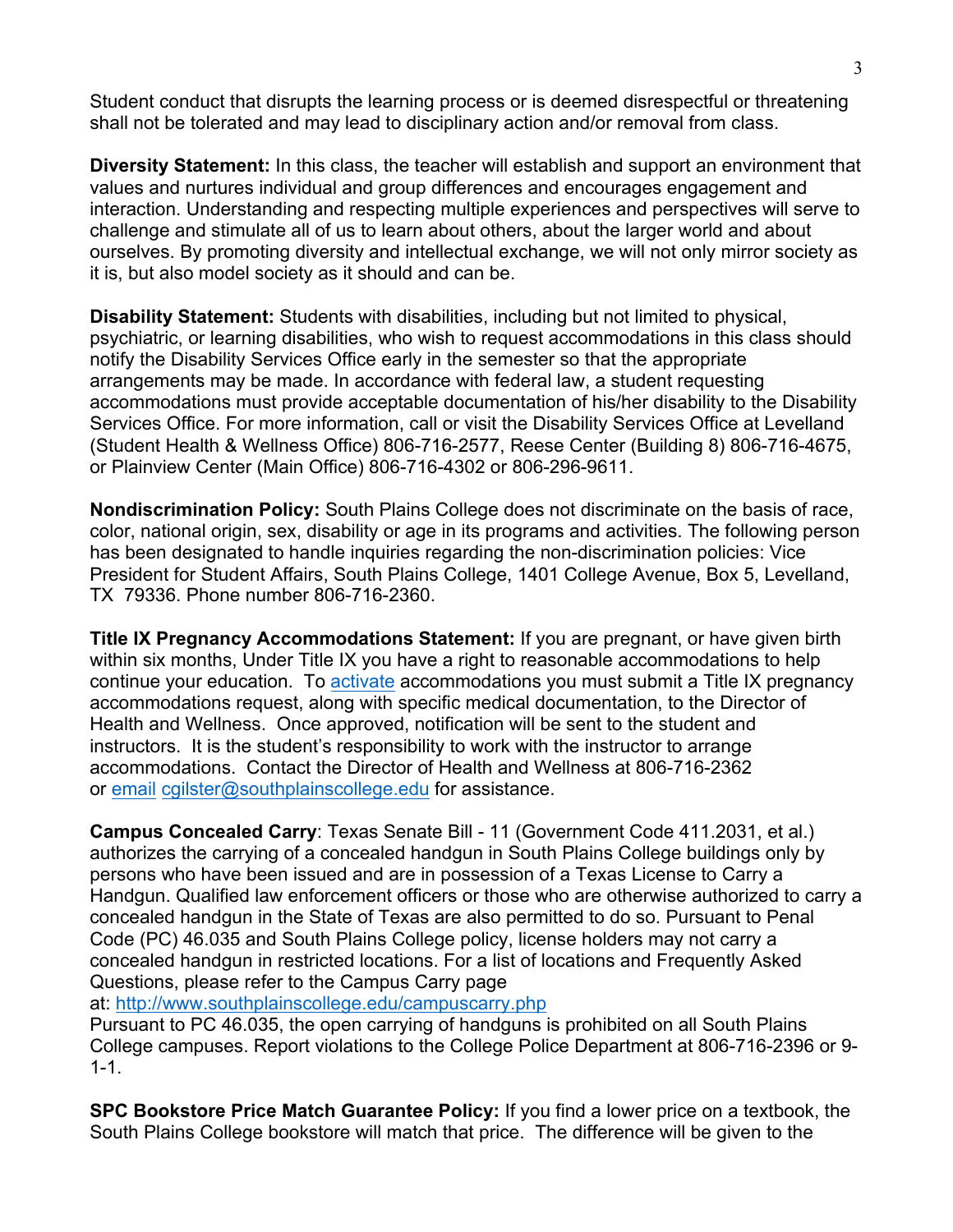student on a bookstore gift certificate! The gift certificate can be spent on anything in the store.

If students have already purchased textbooks and then find a better price later, the South Plains College bookstore will price match through the first week of the semester. The student must have a copy of the receipt and the book has to be in stock at the competition at the time of the price match.

The South Plains College bookstore will happily price match BN.com & books on Amazon noted as *ships from and sold by Amazon.com*. Online marketplaces such as *Other Sellers* on Amazon, Amazon's Warehouse Deals, *fulfilled by* Amazon, BN.com Marketplace, and peer-to-peer pricing are not eligible. They will price match the exact textbook, in the same edition and format, including all accompanying materials, like workbooks and CDs.

A textbook is only eligible for price match if it is in stock on a competitor's website at time of the price match request. Additional membership discounts and offers cannot be applied to the student's refund.

Price matching is only available on in-store purchases. Digital books, access codes sold via publisher sites, rentals and special orders are not eligible. Only one price match per title per customer is allowed.

Note: The instructor reserves the right to modify the course syllabus and policies, as well as notify students of any changes, at any point during the semester.

# South Plains College Math 1324 – Mathematics for Business and Social Sciences (3:3:1) Course Syllabus Fall 2020

**Instructor:** Diane Eagle **Office:** 215A, Reese Campus, building 2 **Phone:** 806-716-2736 **E-mail:** deagle@southplainscollege.edu

#### **Office Hours (V refers to virtual or online hours):**

| Monday                               | Tuesdav       | Wednesday                            | <b>Thursday</b> | Friday              |
|--------------------------------------|---------------|--------------------------------------|-----------------|---------------------|
| $10:00 - 11:00$<br>$1:30 - 2:30$ (V) | $1:00 - 2:30$ | $10:00 - 11:00$<br>$1:30 - 2:30$ (V) | $11:00 - 12:30$ | $10:00 - 11:00$ (V) |

**Course format:** This is a flex or hybrid class utilizing a flipped classroom model. Lecture videos will be delivered online and must be viewed PRIOR to attending class. Students will attend one class meeting per week. Classroom time is reserved for face-to-face discussion of homework problems and completion of in-class assignments and/or quizzes. This course may be moved online at a future date, in response to COVID-19 safety requirements.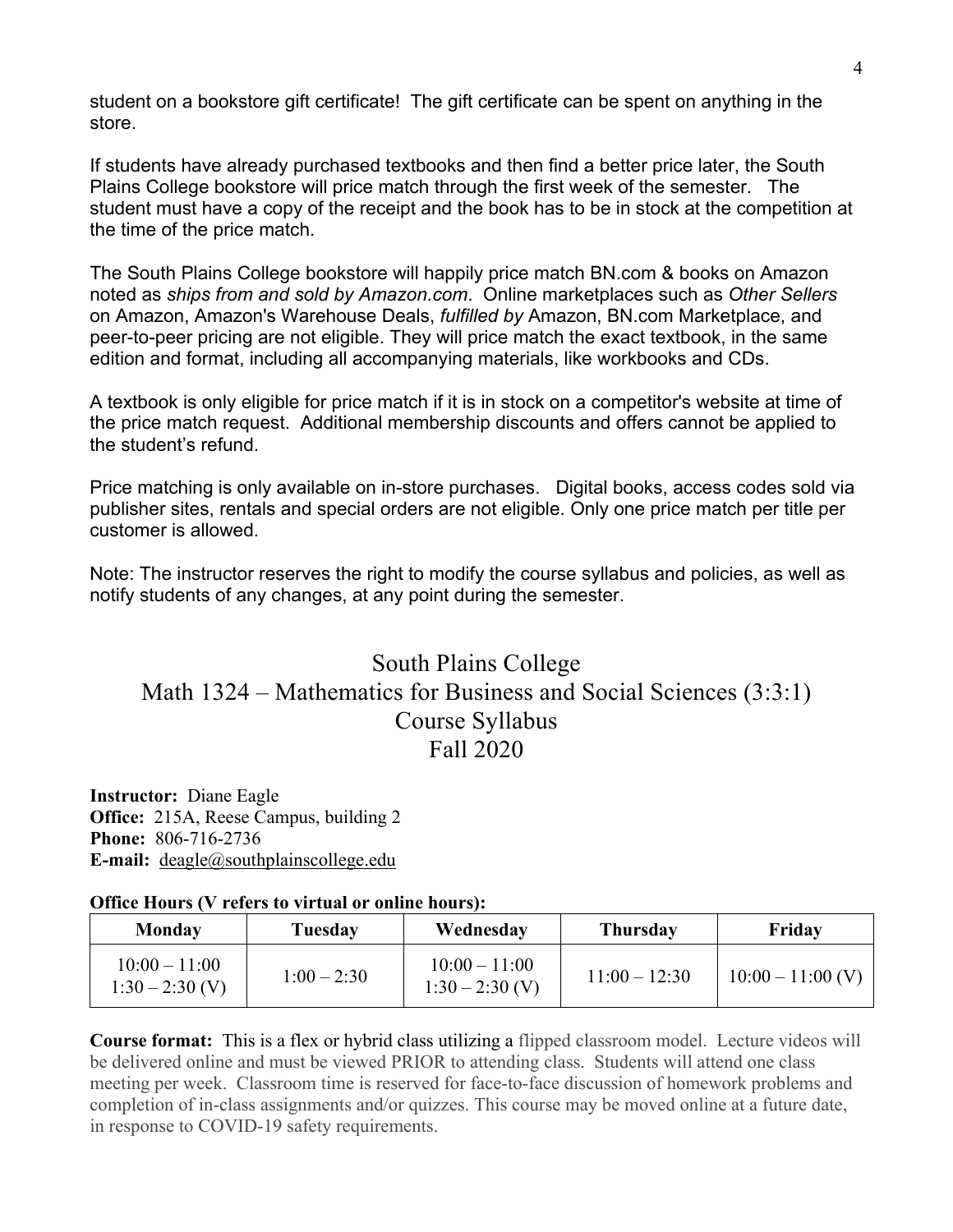**Supplies:** Pencils, paper, straightedge, and graph paper. The required textbook is also available on reserve in the SPC libraries. Only a basic non-graphing calculator (such as a TI-30) will be allowed in class.Graphing calculators and calculators on cell phones or other electronic devices or apps will **NOT** be allowed during tests or in-class assignments. **Suitable face coverings must be worn at all times inside all campus buildings.**

**Technology requirements:** Students need to have reliable access to the internet and email. Ability to scan and upload assignments in PDF format is required.

**Email:** Your SPC email account will be used for all correspondence and notifications. When emailing me, be sure to include your name and course section. Provide problem/page numbers or a screen shot.

**Course Evaluation:** Your final grade will be determined by the average of four tests (400 points) the comprehensive final exam (120 points) and in-class assignments (80 points.) A total of 600 points are possible. The number of points earned will follow the grading scale below:

| <b>Grading Scale:</b> | A             | 90 to 100 | 537 to 600 points   |
|-----------------------|---------------|-----------|---------------------|
|                       | R             | 80 to 89  | 477 to 536 points   |
|                       | $\mathcal{L}$ | 70 to 79  | $417$ to 476 points |
|                       | Ð             | 60 to 69  | $357$ to 416 points |
|                       | E             | Below 60  | $0$ to 356 points   |
|                       |               |           |                     |

**Exams:** Dates for the 4 major tests and comprehensive final exam are listed on the calendar. Exams will be conducted face-to-face, provided this course does not move fully online. If you miss one of the 4 major tests, your final exam will count twice to replace the missing grade. A second missed test will be averaged as a zero. The final exam grade (if higher) will also replace the lowest major exam grade; however, if the final exam is lower than any of the 4 major exam grades, then it will only count once in the course average.

**Homework and in-class assignments:** Homework is assigned from each section covered, and time will be available during class to ask questions. Consistently working problems reinforces the skills and concepts presented, and is essential for success in this course. Quizzes or worksheets completed during class will be scanned as PDFs and uploaded to Blackboard. All steps/work must be shown and the answer clearly indicated to receive credit. **Absolutely NO late assignments will be accepted.** The lowest two quiz grades will be dropped. In-class assignments account for 80 points, or approximately 13% of your overall average.

**Bonus Points:** Students will have the opportunity to make corrections on **one** test (final exam not included) of their choosing, for up to 50% of the points missed. Corrections are due the following class period after the test is graded. Test corrections must have complete and correct solutions and be turned in on a separate sheet of paper.

**Additional Resources:** Blackboard is the online management system used for this course. In addition to the grade book, all course materials, including the syllabus, calendar lecture videos, handouts, test reviews, and additional resources can be accessed through Blackboard. Handouts accompanying the lecture videos are available to download and complete while viewing the lecture videos. **Be sure to check Blackboard and your SPC email account regularly for class announcements and updates.**